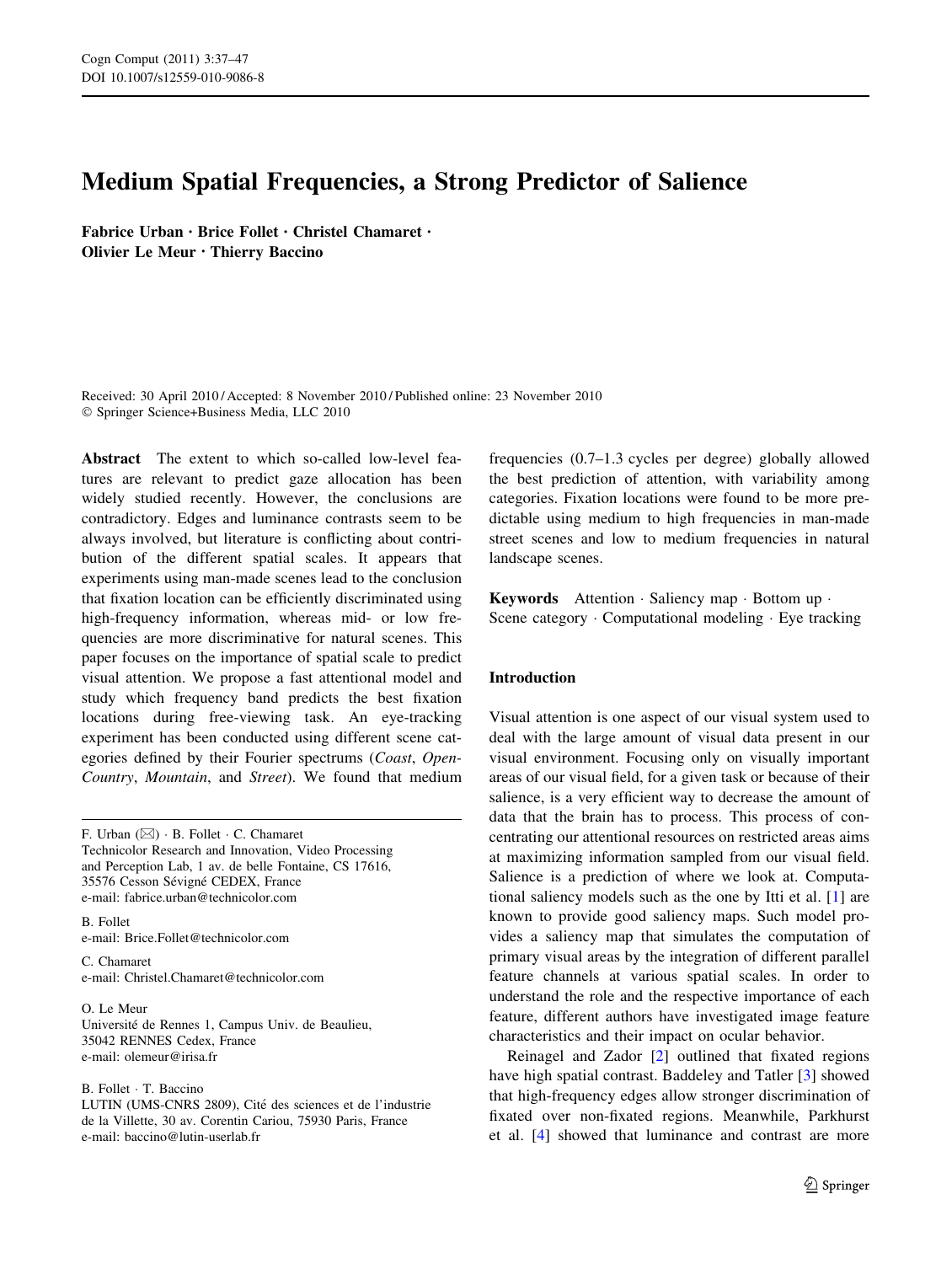<span id="page-1-0"></span>predictive than orientation. Tatler et al. [[5\]](#page-9-0) found that contrast and edge information were more discriminatory than luminance and chromaticity. They also showed an increased predictability at high frequencies.

Although these studies  $\begin{bmatrix} 3 \\ 5 \end{bmatrix}$  $\begin{bmatrix} 3 \\ 5 \end{bmatrix}$  $\begin{bmatrix} 3 \\ 5 \end{bmatrix}$  seem to demonstrate a greater visual attraction to high frequencies, other works in the literature favor medium frequencies. By comparing Fourier spectrums of image patches at fixated areas to those at random positions, Bruce et al. [\[6](#page-9-0)] found that fixated locations had more horizontal and vertical frequency content then random positions. The more noticeable difference was for medium frequencies. Acik et al. [\[7](#page-9-0)] demonstrated that an increase in luminance contrast in natural images favors gaze attraction, whereas the inverse effect appears when decreasing local luminance contrast. However, this effect has not been reproduced for fractal images. More interestingly, after low-pass filtering images, luminance contrast explained fixation locations better in the case of natural scenes and slightly worse in the case of urban scenes. The authors put forward that the attention system might still consider reasonably low frequencies only, in order to cover the full range of saccade length.

In natural images, the amplitude frequency spectrum follows a 1/f law [\[8](#page-9-0)]. Low frequencies represent more energy than other frequency levels and are susceptible to be processed more quickly [[9,](#page-9-0) [10\]](#page-9-0). Visual scene can be automatically categorized by the brain in 150 ms before eye movement can occur [[9\]](#page-9-0). Without scene scanning, the scene recognition may involve parafoveal vision which provides only low-frequency information [\[11](#page-10-0)]. Other studies show that low spatial frequency information is involved in scene recognition process [[12\]](#page-10-0) and facilitates fast recognition of scenes in a coarse-to-fine way [\[12](#page-10-0), [13\]](#page-10-0).

The relation between frequency range and visual importance appears to be not well defined and even conflicting in the literature. In addition, conclusions seem to be related to the images used and suggest a variation of attentional behavior according to image semantic context. In the present paper, we investigate the impact of the different frequency bands on the gaze allocation. We will describe here an experimental framework in order to investigate the importance of spatial scale in the prediction of gaze allocation. Our proposed model is used to compute saliency maps from different early visual features at different scales. An eye-tracking experiment has been conducted to record fixation location on a database of 120 images evenly distributed in 4 semantic categories based on spectral definitions from the work of Torralba et al. [\[14](#page-10-0)].

## Methods

Bottom-Up Modeling of the Visual Attention

The computational model of visual attention described in this paper is based on the plausible neural architecture of Koch and Ullman [[15\]](#page-10-0). Numerous models based on this approach have been developed previously [[1,](#page-9-0) [16](#page-10-0), [17](#page-10-0)]. Following this plausible architecture, a simple and computationally efficient bottom-up model has been designed and is used in this paper. Due to the involved experiments, the need for controlling different aspects of the software was strong: the proposed model can output intermediary feature maps for experimental purpose. An additional strong constraint for the developed model is to keep the computational complexity within an acceptable range for possible future real-time implementation (the execution time is currently less than 0.2 s to process an  $800 \times 600$ image). We demonstrate (see [Results](#page-4-0)) that the performances of the proposed model are similar to or even higher than state-of-the-art models in terms of prediction.

The visual attention model uses a hierarchical decomposition of the visual signal. Its synoptic is described in Fig. 1. The YUV 4:2:0 color space is used. It separates achromatic (Y) and chromatic (U: green-magenta and V: orange-cyan) perceptual signals, with chromatic components having half the spatial resolution of achromatic component. The color space has been chosen because it



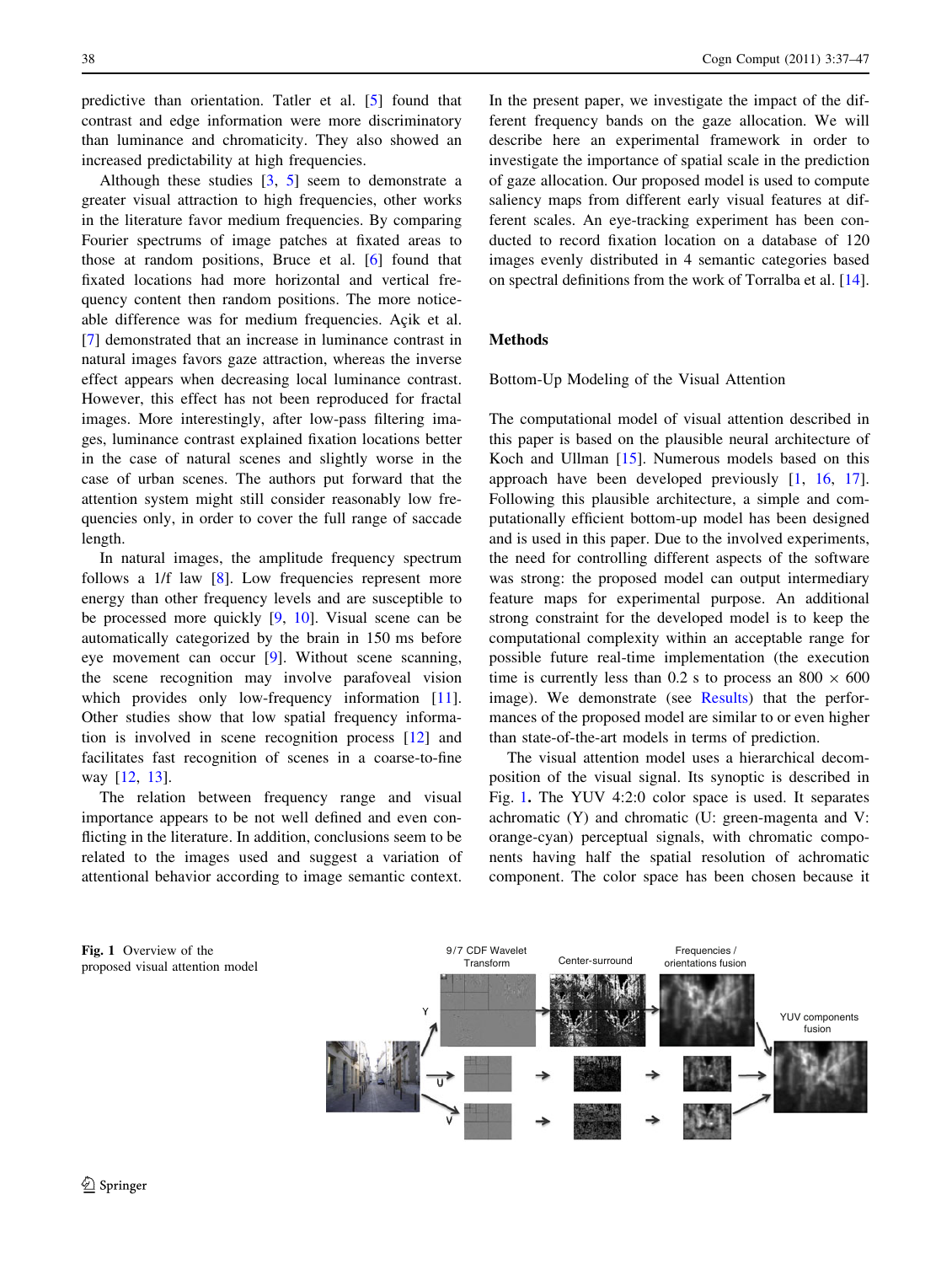takes the human visual system into consideration and is commonly used in image and video processing.

Psychophysics experiments showed that in TV-viewing condition, the signal can be decomposed in psychovisual channels [[18\]](#page-10-0). Each channel consists in specific frequency and orientation ranges, in achromatic and chromatic components. The achromatic component has a more complex decomposition than chromatic components and also uses higher frequencies. The YUV color space, 4:2:0 sampling, and wavelet decomposition are used here as an approximation of this decomposition. It is also based on the "cortex transform"  $[19]$  $[19]$ . As the processing of Y, U, and V components follows the same scheme, with reduced scale for U and V, only the processing of Y channel is described below.

The first step of the model is to extract early visual features from the image. A 9/7 Cohen-Daubechies-Feauveau (CDF) wavelet transform is used to separate frequency bands and orientation ranges. The wavelet transform separates frequencies with a succession of lowpass and high-pass filters followed by critical sub-sampling. The resulting multiscale pyramid is composed of oriented contrast maps with limited frequency range and a low-resolution image. One wavelet level has four subbands: sub-band0 is the low-passed image approximation that is transformed to get next decomposition level; subband1 contains horizontal frequencies, which corresponds to vertical orientation edges in the image; sub-band2 contains both diagonals; and sub-band3 contains vertical frequencies and corresponds to horizontal orientation edges in the image. Some notation conventions are adopted and introduced later for the global understanding of the paper.

The number of wavelet levels is defined so that the last decomposition level contains details that can be captured by the fovea (1.5–2 degrees of visual angle). This means a frequency range of 0.7–0.5 pixels per degree, or 0.33–0.25 cycles per degree. Each level is composed of three oriented sub-bands. The last level additionally contains the approximation image (low-resolution version). Table 1 presents the frequency ranges for each decomposition level.

In the second step of the model, a difference of Gaussian (DoG) modeling the center-surround response of visual cells is applied on each oriented contrast map (wavelet subband). For each location, the center-surround (CS) filter is computed as the difference between current location and the average of surrounding using Eq. 1:

$$
CS(x) = |I(x)| - \frac{1}{s} \sum_{k \in S} |I(k)|
$$
 (1)

where  $I(x)$  is the pixel value at location x, S is the surround support, and s the surround surface area. In our implementation, the surround area is a square of  $5 \times 5$  pixels for each pyramid level.

Next, the orientation maps from each level are summed together. Because of the multiscale processing, the surface area of a pixel relative to the total image size is greater for low-frequency levels than for high-frequency ones. Therefore, spatial spreading of pixel values is done with an average operation with a circular envelope dependent on the pyramid level. The size of the circular envelope is equal to the size of 1 pixel in the lowest resolution level (1 pixel at level 5 up to 44 pixels at level 0 for the images presented in this study). The aim is to give the same spatial impact on the final map for one pixel regardless of the pyramid level. The level maps (L) are described by Eq. 2. In the remainder of the paper, the analysis levels of wavelet transforms are identified by letter L, from the highest frequency to the lowest one (L0–L5, respectively).

$$
L(x) = \frac{1}{d} \sum_{k \in D(x)} \left( \sum_{o \in (1,2,3)} \text{CS}_o(k) \right)
$$
 (2)

 $CS<sub>o</sub>(k)$  is the center-surround response at location k for orientation o,  $D(x)$  is a disk of radius 1° centered on k, and d its surface area.

The final step is the fusion of these early feature maps. Two fusions are successively applied: levels fusion and color channels fusion. Levels fusion operation is an acrossscale mean using successive bilinear up-sampling and additions  $(\oplus)$  of the per-pixel level maps. The channel map (C) is obtained from Eq. 3:

$$
C(x) = \frac{1}{\text{Nb}\_\text{L}} \bigoplus_{l} L_l(x) \tag{3}
$$

where Nb\_L is the number of decomposition levels used (6 in our case) and  $L_l$  is the level l map.

YUV components' fusion operation keeps the maximum saliency value between Y, U, and V pixels after normalizing with an experimental maximum value, taking into account the difference in amplitude between the three channels (Y: 2500, U&V: 700) [\[20](#page-10-0), [21](#page-10-0)]. The output map is finally normalized on an 8-bit integer grayscale image (between 0 and 255).

Table 1 Frequency ranges in wavelet levels

| Level number                        |              |         |           |       |       |
|-------------------------------------|--------------|---------|-----------|-------|-------|
| Frequency range (cycles per degree) | $10.7 - 5.3$ | $7-1.3$ | $3 - 0.7$ | 7–0.3 | 3–0.2 |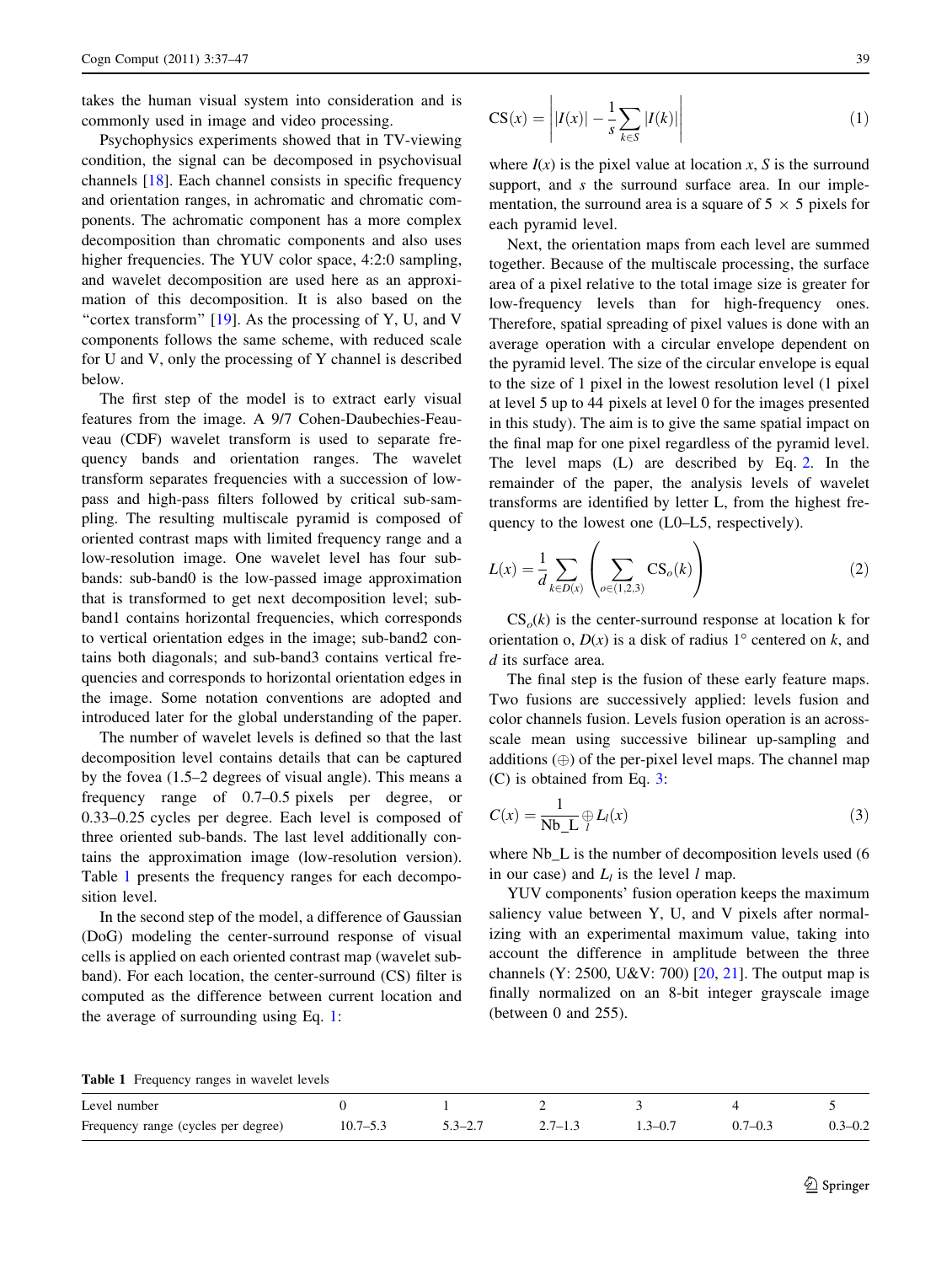Note that for all the different filters and processing at the border of the image, an infinite extension with mirror is applied. As a result, the model is not centered biased. This consideration is of importance because of the known center bias existing in experimental eye-tracking data [\[22](#page-10-0)].

For fair comparison with state-of-the-art models that are center-biased, a number of pixel rows and column from the input picture borders are excluded from the computation. The size of the borders is rescaled in the pyramidal decomposition to avoid a bias in low-resolution levels, i.e., the number of discarded pixels becomes null when a sufficiently high decomposition level is reached.

#### Experiment Setup

#### Stimuli and Category

This experiment uses four different sets of images belonging to four semantic categories. The stimuli are outdoor color images. These images are grouped into four different categories: Coast, Mountain, Street, and Open-Country. Each category contains pictures of our environment. Using different categories is motivated by the different conclusions seen in the literature when using different image types [\[7](#page-9-0), [10](#page-9-0)].

#### Reference Predefined Pictures

Stimuli selection process is based on a database proposed by Torralba and Oliva [[14\]](#page-10-0). This database is composed of 10 categories. In order to limit the total number of stimuli in our experiment and still obtain representative categories, only four of them are used here: Coast, Mountain, Street, and OpenCountry. These categories are interesting because their Fourier spectrums are significantly different from each other as illustrated by Fig. 2. This figure shows average spectral profiles and associated distribution

40 Cogn Comput (2011) 3:37–47

histograms. Distribution corresponds to the distance d from the mean magnitude spectrum normalized by the standard deviation of the category  $(d(s) = \frac{1}{n \times m})$  $\overline{C}$  $\sum_{n,m} |s(n,m) -$ AS $(n, m)$  AS = average spectrum). The spectral profiles, which reveal invariant global layouts of the categories, are

very distinct from one category to another. Indeed, Coast spectrum presents vertically stretched diamond showing horizontally oriented gist [\[23](#page-10-0)], and *OpenCountry* provides a more proportioned diamond which suggests more equality (on average) in the proportion between horizontal and vertical aspects. Mountain spectrum is isotropic and underlines random aspect of Mountain shapes. Street spectrum is very stretched especially in horizontal axis and in vertical axis, which reveals rectilinear elements characterizing scene with artificial surroundings.

The principle of our selection is to choose our stimuli in order to select images that are close to these Fourier spectrums. It involves a selection process of our own database from Fourier magnitude spectrum distribution of Torralba and Oliva's categories.

#### Stimuli Pool Constitution

A first database is composed of 242 color pictures. Each picture has a resolution of 800  $\times$  600 pixels. Our categories contain 59 Coast pictures, 44 Street pictures, 61 Mountain, and 78 OpenCountry pictures. Note that these images were selected to present a virgin landscape with very few salient or incongruent objects. The goal is to reduce a bias in gaze allocation due to the presence of locus strongly attracting the gaze such as a bird in OpenCountry and the sky or a cottage in Mountain. The only present objects were constitutive and integrated in surroundings such as a parked car in *Street* category for example.

Torralba and Oliva's Coast, Street, OpenCountry, and Mountain reference categories contain 360, 292, 410, and

Fig. 2 Representation of the mean spectrum of the 4 used reference Torralba and Oliva's categories with associated distribution histogram. (Picture Database on [http://people.csail.mit.edu/](http://people.csail.mit.edu/torralba/code/spatialenvelope/) [torralba/code/spatialenvelope/\)](http://people.csail.mit.edu/torralba/code/spatialenvelope/)

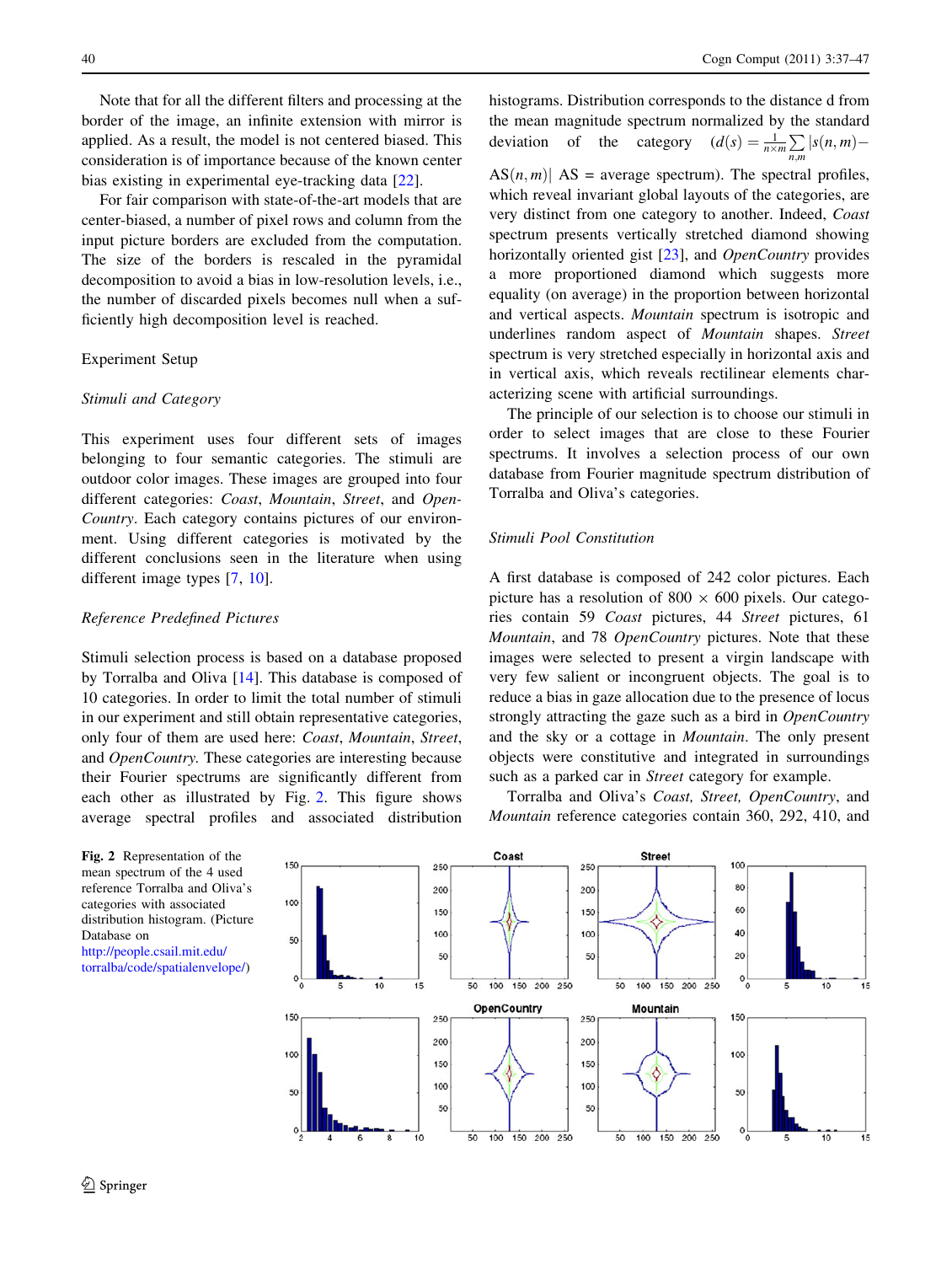<span id="page-4-0"></span>374 images, respectively. Torralba and Oliva's picture database has allowed obtaining reference categorical signal definition (Fourier spectrum central tendencies and mean variability). These categorical attributes are then used to proceed with a stimuli selection across our own database, to obtain a homogeneous and representative database in terms of Fourier spectrum. The selection consists in keeping images having spectrums closer than one standard deviation from the reference category. The distance measure used is the average Euclidean distance  $(d(s) = \frac{1}{n \times m})$  $\overline{a}$  $\sum_{n,m} |s(n,m) - AS(n,m)|$  AS = average spectrum). The selection process has rejected 47.5% on the total

of our database of initial stimuli. This selection ensures to have an intracategorical homogeneity and representativeness, based on the selection criteria. The rationale is to use typical features in order to keep general aspects of the categories. The categories contain 30–34 remaining images. Each of the four final categories is constituted of exactly 30 pictures to have equal-sized categories.

#### Protocol

Forty voluntary participants (22 men and 18 women, mean age = 36.7) of Technicolor Research and Innovation in Cesson-Sévigné (France) participated in this experiment. All subjects had a normal or corrected-to-normal vision. The results from 3 participants have been rejected because recording was incomplete, resulting in a total of 37 observers.

Eye movements were recorded from an infrared reflection capture to detect pupil's location using a SMI RED 50 IView X system with a 50-Hz sampling.

Stimuli were presented on a screen resolution of  $1,280 \times 972$  pixels screen at a distance of 60 cm  $(35^{\circ} \times 27^{\circ}$  of visual angle). Each subject recording began with 9 calibration points. All stimuli were presented during 5,500 ms. The presentation order was randomized across participants, and each stimulus was separated by a midgray screen (30% on normalized scale). The subjects were instructed to do natural free viewing of stimuli. Participants were also informed that questions can be asked after the presentation of a stimulus. The questions were only asked in order to keep the subject concentrated on the stimuli. The questions were randomized and were about global content characteristics such as esthetic, chromatic, quality, etc. in order to avoid a subject search strategy.

## Data Processing

The scanpath composed of less than 5 fixations were deleted because they reflect either missing recording or too long fixations associated with visual fatigue. Next, to keep only cognitively valid fixations corresponding to a



Fig. 3 Example of stimuli for the *Street* category (top left) and the OpenCountry category (bottom left) with ocular fixation localizations

complete treatment and to reduce measure noise [[24\]](#page-10-0), the fixation duration distribution of each scanpath was computed to discard fixations outside the range [average duration  $\pm 2 \times$  standard deviation]. This removed 5% of fixations. After the filtering of fixations, each coordinate was projected with a pixel periphery corresponding to 1.5° of visual angle (according to the experimental situation) to obtain  $4 \times 30$  eye-tracking fixation distribution maps from a set of 37 subjects' ocular fixations. Figure 3 shows two examples of stimuli with superimposed fixations.

## Results

As described in the previous section, an experimental environment has been set up in order to record eye fixations for four scene categories. A simple but efficient computational model of visual attention has also been proposed. In this section, similarity between eye movements collected on the image database and computational saliency maps is investigated. It aims at measuring to what extent one feature at a given resolution may be more or less predictive of attention than another.

This section is composed of two main parts. The proposed model is first benchmarked and compared to existing reference models. Then, attention prediction analysis is performed using only selected features from the model. More specifically, the relative impact of low, medium, and high spatial frequencies on the prediction of attention is examined. One particular interest of this analysis relies on the use of four well-defined categories of outdoor visual scenes.

To conduct this analysis, the degree of similarity between the predicted saliency maps and the visual scanpath is computed. Studies have shown that correlation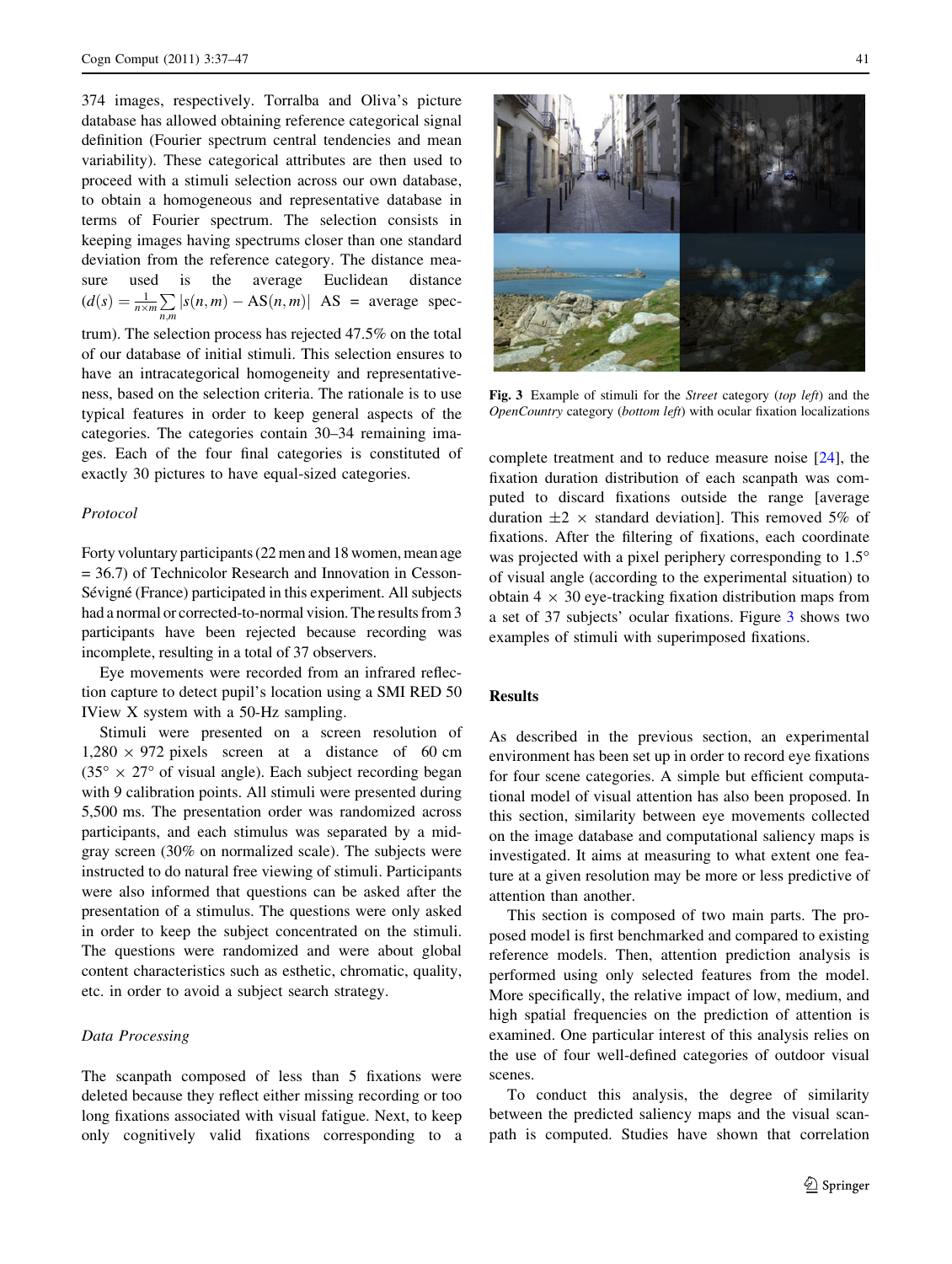

Fig. 4 Saliency maps for all evaluated models. Each row is the results for a particular category. From top to bottom: Coast, Street, OpenCountry, and Mountain. From left to right, original picture,

between fixation locations and signal features decreases in function of the fixation number [[4\]](#page-9-0). In order to measure bottom-up attention only, or at least to limit top-down effects, we use only the first five fixations of visual scanpaths.

Several metrics can be used to assess the degree of similarity between ground truth data and predicted saliency. The normalized scanpath salience metric (NSS) [[25\]](#page-10-0) has been chosen for its simplicity and its relevance. It has the advantage to normalize the salience per scanpath: scanpaths with different number of fixations have the same weight. In other words, every observer has the same impact on salience. Moreover, the NSS gives more weight to areas more often fixated.

The NSS is the average value of the saliency map at each fixation normalized per scanpath. First, the saliency map is normalized to have zero mean and unit standard deviation. Then, the per-fixation salience value is computed as the average of the saliency map on the projection of the fixation. A disk with a radius of  $1.5^{\circ}$  of visual angle is used to project each fixation. Per-observer NSS is computed as the average of per-fixation salience value along the scanpath. The NSS is the average of the perobserver NSS.

Performance of the Proposed Compared to Existing Models

The proposed model is compared to four well-known models of the literature. The first two are very simple nonbiologically plausible models: the centered and the random model. The former consists of a centered bidimensional Gaussian. It simply reflects that the center of the screen attracts our gaze whatever the salience. This model is given by the following equation, and an example is depicted in Fig. 4 (fourth column):

human fixation distribution map, random map, centered map, proposed saliency map, and Itti's and Bruce's saliency maps

$$
SM_{\text{centred}} = e^{-\frac{d(s, s_0)}{\sigma_c}}
$$

where  $d(s, s_0)$  is the Euclidean distance between s (the current pixel) and  $s_0$  (the pixel at the center of the picture),  $\sigma_c$  is the standard deviation of the Gaussian and represents the spreading of the saliency distribution, and  $\sigma_c$  is set to 100 (5 times the number of pixels per degree).

The random model consists of splitting a predicted saliency map into macroblocks of  $16 \times 16$  pixels and rearranging them randomly and spatially to recreate a saliency map. An example is provided in Fig. 4 (third column). Note that the random saliency map and the predicted saliency map have exactly the same distribution of salience.

The last two models used in the comparison are the well-known models of Itti and Koch [[1\]](#page-9-0) based on the biologically plausible architecture of Koch and Ullman [\[15](#page-10-0)], and the one of Bruce and Tsotsos [[26\]](#page-10-0) based on ICA learning and information theory. These models are referred to as Itti and Bruce, respectively. Note that these two models are center-biased due to the handling of invalid filter responses at the borders of images, as explained in [\[27](#page-10-0)]. As a result, the saliency on the border of the image is erased, as can be seen in Fig. 4. This phenomenon artificially improves the performance of the models because experimental eye-tracking data are known to have a center bias [[22\]](#page-10-0). For a fair comparison, in addition to our proposed model, we used a centered biased version of the same model by discarding an 8-pixel-width border from the input image (proposed  $+$  bias). For the sake of comparison, we also present the results associated with the proposed model weighted by the same Gaussian as the centered model (Proposed  $+$  Centered).

Figure [5](#page-6-0) gives the degree of similarity between different models and human scanpaths in terms of NSS values. Results are consistent with those previously published in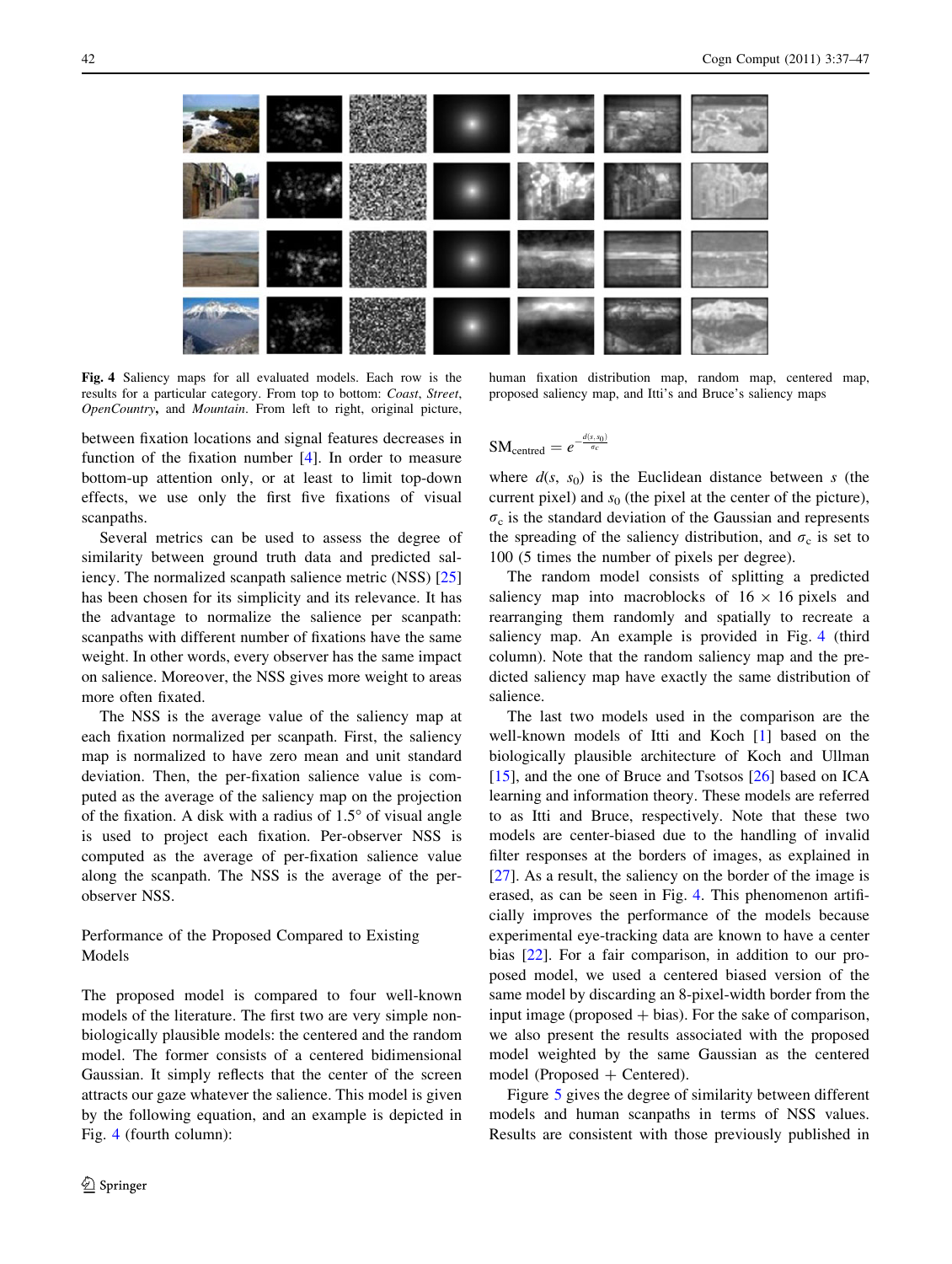<span id="page-6-0"></span>Fig. 5 Degree of similarity between human scanpath and predicted saliency maps for the whole database. All differences are significant (paired 2-tailed *t*-tests with  $P < 0.05$ ) unless otherwise stated (ns no significant difference)



that the centered model gives a better prediction than a signal-based saliency metric [\[17](#page-10-0)]. The prediction of the random model is at the chance level  $(NSS = 0)$ . Results indicate that the proposed model significantly outperforms the model of Bruce and Tsotsos and has higher NSS than Itti and Koch's model when biased with an 8-pixel border. For comparison's interest, the proposed and centered models have been combined. Results are significantly better than the simple centered model.

The proposed model gives higher or comparable performances than state-of-the-art models. This justifies the use of the proposed model for the rest of our experiments. In the remainder of the paper, we use the proposed model with no bias, unless specified. The purpose of this is to allow possible detection of salient area on the border of images. Incidentally, it prevents from using center-biased feature maps.

The goal of the next analysis is to examine whether it is possible to find a better tuning or pooling of the visual features. Is there a preferred spatial frequency? Do the image categories allow discrimination for preferred feature maps?

#### Predictability According to Frequency Level

To investigate the relationship between the spatial frequencies of the scenes and the ability to predict the visual fixations, different saliency maps are computed by isolating frequency band factors. For each frequency band, a saliency map is computed. The degree of similarity between these maps and the ground truth is computed with the NSS metric.

The analysis of gaze allocation prediction per frequency range holds by considering the wavelet analysis level without any distinction of color components or orientations. As described in ''[Methods'](#page-1-0)', it means that the color components and orientations are merged all together.

Firstly, the frequency impact is analyzed without any category distinction. The reader may refer to ''[Methods'](#page-1-0)' for notations. Figure [6](#page-7-0) illustrates the predictive performance (NSS) of our own saliency model according to the frequency band. Results indicate best predictability for mid-frequency band L3 (0.7–1.3 cpd). L3 strongly contributes to the salience prediction. L3 alone is very close to the full model's performances (no significant difference, paired *t*-test  $P > 0.05$ . On the other hand, the highest frequency bands alone are significantly more predictive than the random model ( $NSS = 0$ ), but combined in the full model, they have a relatively weak contribution to salience.

As explained before, we consider different well-defined scene categories to measure potential different behavior according to semantic content. We observe a variation of predictability according to the category. The four categories seem to be not equally predictable (Fig. [7\)](#page-7-0), although only extreme differences are significant.

In Fig. [7](#page-7-0), from the comparison with global level, we can observe that two categories are more strongly predictable and two categories are less predictable. Coast is the most predictable category, then OpenCountry, Street at the global level, and finally Mountain for which the results are far below the average.

Figure [8](#page-8-0) shows the evolution of the NSS with the frequency band regarding each category. Street and Mountain categories present higher predictability in high and medium frequencies than in low frequencies. The highest NSS for high frequency levels concerns the Street category. Pictures of this category are composed of man-made structures having sharp edges (buildings, windows, etc.) with high contrasts existing across all the frequency bands. Thus, region of interest may be easier to detect than for natural landscapes based on high frequencies only. Previous results showing stronger predictability of high-frequency edge contrast [\[3](#page-9-0), [5](#page-9-0)] seem to be confirmed for man-made scenes. Performance for the Mountain category is below other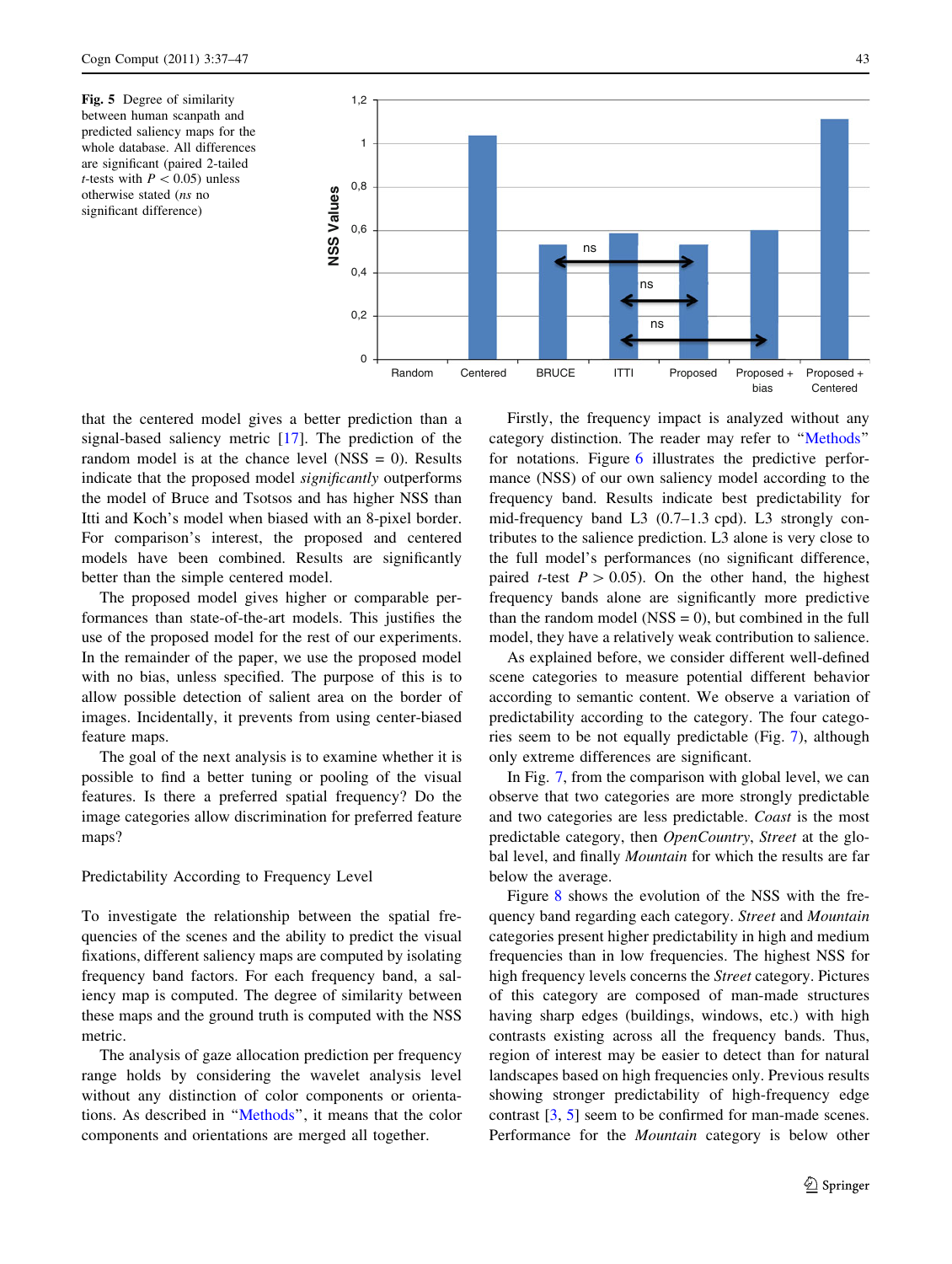Fig. 6 Gaze prediction according to the spatial frequency for the whole database. This figure illustrates the value of normalized scanpath salience (NSS) versus the frequency bands for the saliency computed from the proposed model. All significant paired *t*-tests ( $P < 0.05$ ) are highlighted with dotted arrows. Note that because there is a dyadic resolution reduction between pyramid levels, the frequency axis is at a log scale

<span id="page-7-0"></span>



From high to low frequencies (cycles per degree)

categories (Fig. 7) and suggests that our model is not able to reliably predict gaze allocation for this type of scene.

The curve obtained from *Coast* category shows a monotonic increase in its NSS values with decreasing spatial frequency. Low frequencies are thus stronger predictors of gaze allocation for this category.

The curve for OpenCountry clearly shows more predictability in middle frequency (L3). Nevertheless, we note that low-frequency bands (L4 and L5) perform better than high-frequency bands (L0, L1, and L2). Prediction performances for the frequency band L3 are almost the same for three categories and correspond to the average maximum.



Fig. 7 Gaze prediction according to the scene category (Mean NSS per category). This figure illustrates attention prediction performances according to the category. No difference is significant except Mountain versus *Coast* (unpaired *t*-tests;  $P < 0.05$ )

Interestingly, per-frequency band NSS values are on average better for Street than for OpenCountry, whereas using the full model *OpenCountry* leads to the better performance than Street. This could be due to frequency band pooling that applies the same treatment to all frequency bands. As natural images have a frequency power spectrum biased toward low frequencies, more weight is given to low-frequency features. Furthermore, in the case of Street category, worse performances are obtained when pooling all the frequency bands than when considering each frequency band separately.

### Model Improvement Based on Category Differentiation

Previous results indicate that there is a relationship between salience, scene, and frequency band. Based on this first conclusion, it seems possible to adjust the pooling of the frequency bands in function of the scene type. For each category, we use only the two best frequency levels (L3 and L4 for OpenCountry, L5 and L4 for Coast, L2 and L1 for Mountain, and L2 and L3 for Street) and the other levels are discarded. Incidentally, the suppression of the processing of some levels results in computational simplification, especially at the largest resolution level L0 that gives on average the worst performances and contains the largest amount of data to process. Obtained results are given in Fig. [9.](#page-8-0)

The modification of the model taking into account category specificities improves the prediction performances globally and for each category. The differences in results are significant only for the global database and Street category. Mountain, Coast, and OpenCountry present a similar slight enhancement, but that was not found to be significant. On the other hand, *Street* shows a significantly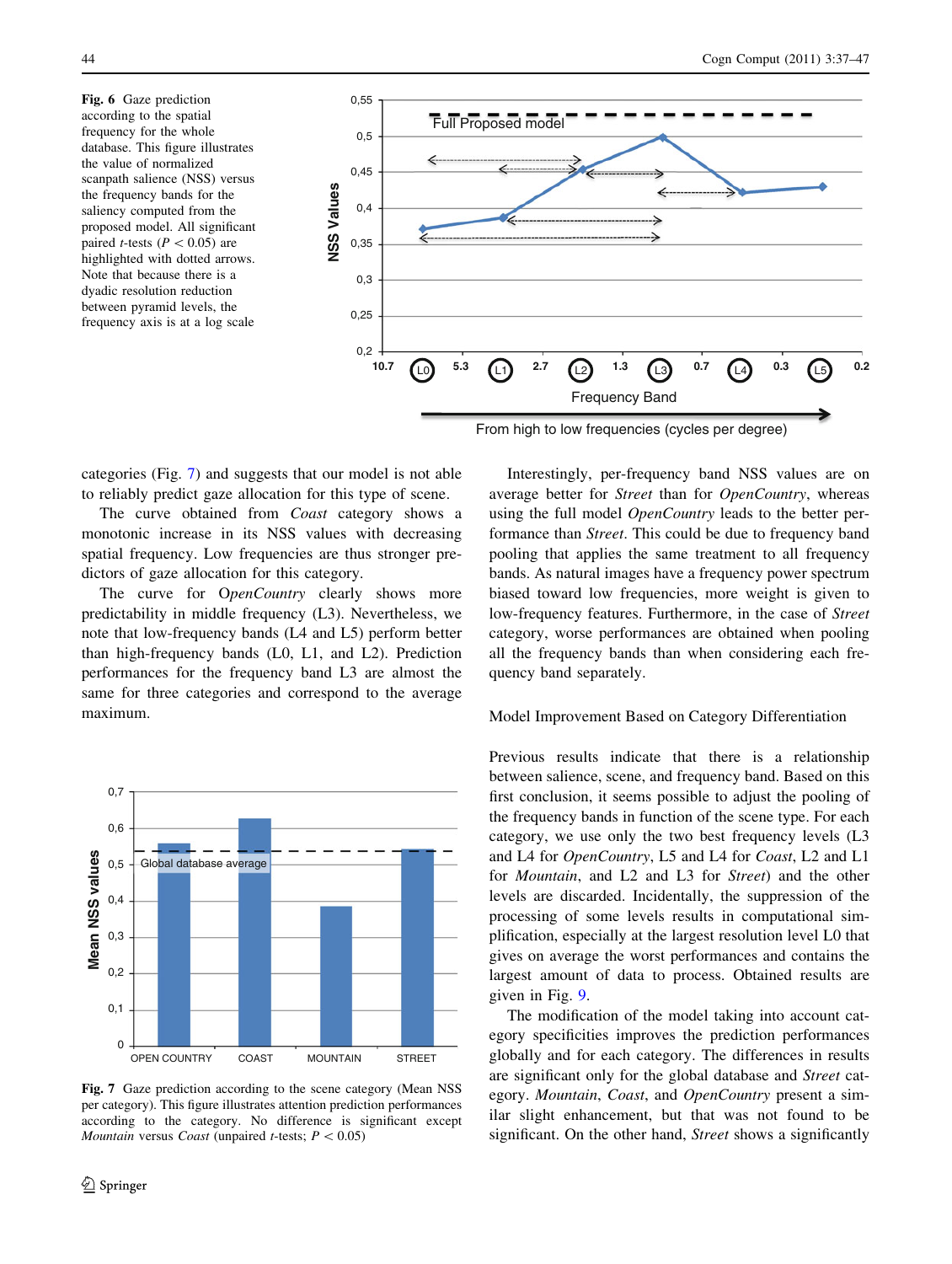<span id="page-8-0"></span>Fig. 8 Gaze prediction according to the spatial frequency computed from the proposed model for each category: Coast, OpenCountry, Street, and Mountain. This figure illustrates the value of normalized scanpath salience (NSS) versus the frequency band. The black dotted line corresponds to performances on the whole data set. Significant differences (unpaired *t*-tests) are highlighted with dotted-line arrows



From high to low frequencies (cycles per degree)

greater improvement. The fact that the result for the global database is significantly different shows clearly an effect due to the population size. With a larger number of images in each category, these results may be significant for each category. Besides, the significant improvement in the model on the global database has been possible only by combining the improvements in each category.

#### **Discussion**

This study investigated the role of the spatial frequency bands in the determination of visual attention. Fixation points obtained from an eye-tracking experiment have been confronted to the saliency maps computed from the pictures. A visual attention model based on wavelet decomposition has been used to compute salience from each



Fig. 9 Degree of similarity between human scanpath and predicted saliency map for the proposed model with 8-pixel border discard and the modified model (with 8-pixel border discard). Significant differences (paired 2-tailed *t*-tests with  $P < 0.05$ ) are highlighted with dotted arrows

wavelet decomposition level. In order to examine the relationship between image content, spatial frequency bands, and gaze allocation prediction, four different picture categories of outdoor scenes have been used. Results indicate that the medium-frequency band—called L3 in our model (0.7 to 1.3 cycles per degree (cpd))—globally contributes the most to gaze attraction. We also found variability among categories. Fixation locations were found to be more predictable using medium to high frequencies (L2: 1.3–2.7 cpd and L3) in man-made Street scenes and low to medium frequencies in natural landscape scenes: Coast: L4 (0.3–0.7 cpd) and L5 (0.3–0.2 cpd); OpenCountry: L3 and L4. Mountain category was slightly more predictable in higher medium frequency (L2).

This result is consistent with previous studies. For instance, Tatler et al. [\[5](#page-9-0)] showed that fixated locations, compared to not fixated locations, tended to be more distinctive in the high spatial frequencies. Among others, their stimuli contained indoor and man-made scenes providing particularly sharp edges. While Acik et al. [\[7](#page-9-0)] found that luminance contrast explained fixation locations better after low-pass filtering images in the case of natural scenes, and slightly worse in the case of urban scenes.

Several reasons might be proposed in order to explain our results. First, the human visual system has to deal with a large amount of data that the attentional process has to reduce by selecting relevant information. The medium spatial frequencies might be favored by our visual system as a good tradeoff between information collected by the fixation and required attentional resources.

On the one hand, Mannan et al. [[28\]](#page-10-0) showed that the fixation durations significantly increased when observers looked at low-pass-filtered visual scenes, compared to unfiltered scenes. It indicates that areas featured only by low spatial frequencies might need more attentional resources than other areas. This is probably due to the subject trying to recognize a blurred object without fine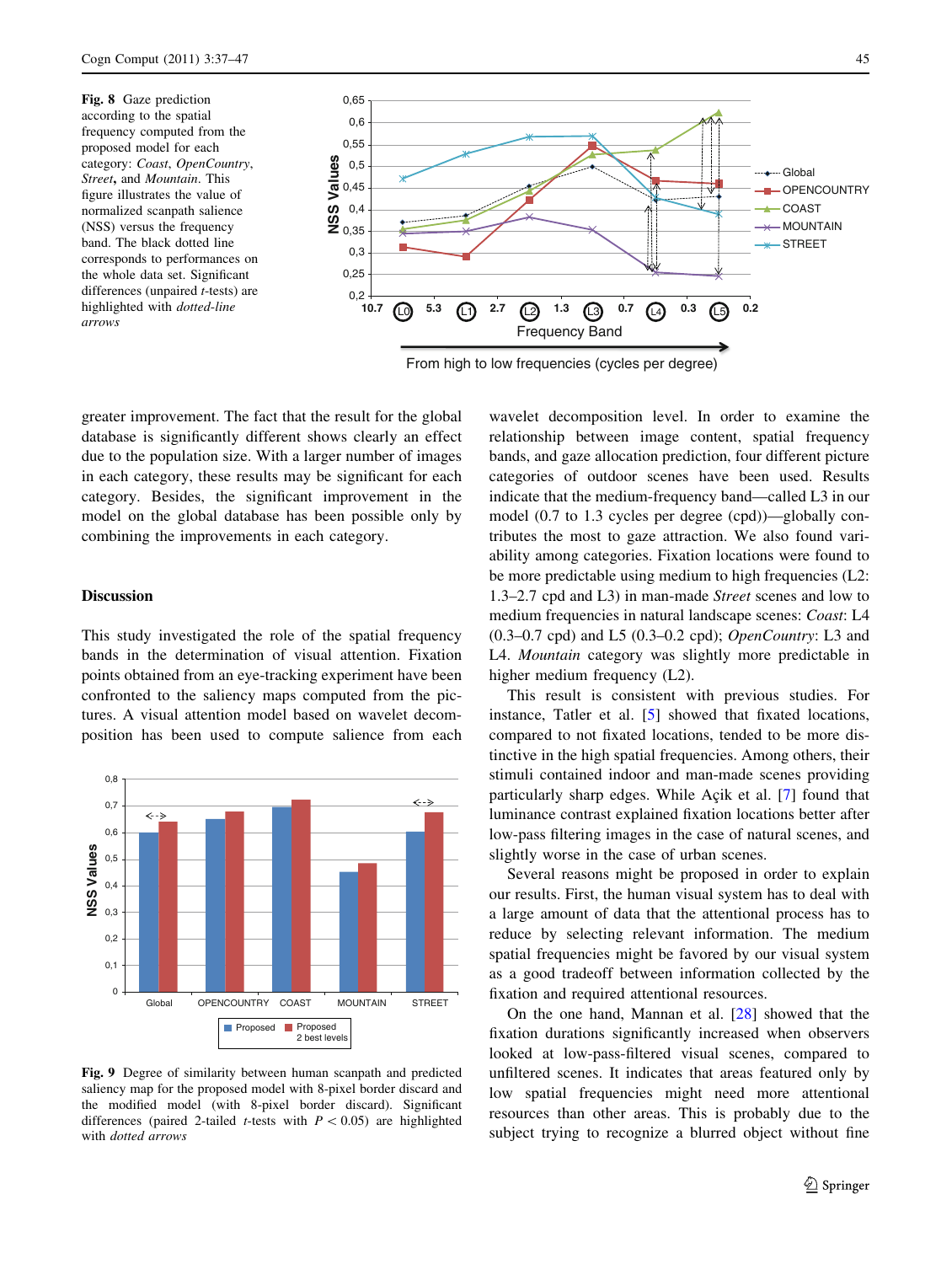<span id="page-9-0"></span>details. On the other hand, Fourier power spectrum in natural scenes tends to fall with spatial frequency according to a power law. It means that the scenes are composed mostly of low and medium spatial frequencies, decreasing information quality in high frequency. In order to optimize the tradeoff between attentional resources and quality of perception, it might be a good strategy to start our examination by the medium spatial frequencies. It does not mean that the highest spatial frequencies are not useful. We can make the assumption that in the case where the area under inspection is interesting enough, our visual system can switch toward a more accurate inspection, involving, this time, a fine extraction based on the highest frequencies.

The second point concerns the task. In order to limit topdown factors, observers in this study were instructed to look freely the scene. Therefore, it might be that observers do not pay attention to details, such as the texture of an object. It would probably not be the case if a task was given. For instance, a visual search of a target requires much more attention than a free-view task, and presumably, the detection scanning leads to a strategy involving the processing of finest details provided by high frequencies. In a task-viewing situation, the deployment of visual attention may be more conscious and based on lessredundant features such as high spatial frequencies in accordance with the theory of information [[29\]](#page-10-0).

Therefore, we can suppose that medium frequencies are globally more attractive in this study because they constitute an ecological relevance and compromise between attentional resources and information needed when observers are not motivated by challenge of task performing.

Tatler et al. [5] showed that local saliency of fixation loci seems to be constant along the scanpath. They put forward a strategic divergence model: top-down understanding may integrate information delivered by bottom-up driving (saliency) to develop different strategies during scene scanning to influence gaze driving. Saliency comes from an integration of different feature channels and spatial scales. Although saliency keeps its importance over time, different feature channels and spatial scales may be useful according to the different developed strategies along the scanpath [7].

The difference in obtained results between the categories may thus result from an ecological determination of the spatial scale to drive gaze allocation. Indeed, the mediumfrequency band L3 gives the best prediction in average. Street category images are composed of objects such as buildings, cars, and road signs that contain high-frequency edges. The high-frequency driving of gaze allocation may be due to the inspection of these objects. Natural Coast and OpenCountry scenes have been selected to present very few objects.

Even if high frequencies are present in *Coast* and OpenCountry images, they are more related to landscape texture such as rocks, forests, or grass constituting background than to object edges and do not attract the gaze. Although it represents natural scenes, Mountain category shows more predictability in high frequencies, but the performance values are low. The saliency model may be unable to model factors—or to integrate features—determining gaze driving in this category either because relevant low-level features are missing or because top-down factors may be more determinant for this category.

Finally, the fact that scene categories have distinct frequency spectrums could bias frequency band preponderance, because only available signal can drive fixations. This could explain that the frequency band attracting most the gaze varies in function of image category. However, once integrating category-specific tuning in our saliency model, the performances significantly improved. It means that category-specific spectrums cannot explain alone the role of the spatial frequency bands in the determination of visual attention. This work can thus be used to improve saliency models. A promising way to improve future models would be to combine our approach with other approaches using global semantic and context such as the work of Torralba et al. [\[30](#page-10-0)]. The integration of top-down factors, such as local object recognition [\[31](#page-10-0)], could also be combined to our approach to improve saliency models.

#### References

- 1. Itti L, Koch C, Niebur E. Model of saliency-based visual attention for rapid scene analysis. IEEE Trans Pattern Anal Mach Intell. 1998;20(11):1254–9.
- 2. Reinagel P, Zador AM. Natural scene statistics at the centre of gaze. Comput Neural Syst. 1999;10:1–10.
- 3. Baddeley RJ, Tatler BW. High frequency edges (but not contrast) predict where we fixate: a Bayesian system identification analysis. Vis Res. 2006;46(18):2824–33.
- 4. Parkhurst D, Law K, Niebur E. Modeling the role of salience in the allocation of overt visual attention. Vis Res. 2002;42:107–23.
- 5. Tatler BW, Baddeley RJ, Gilchrist ID. Visual correlates of fixation selection: effects of scale and time. Vis Res. 2005;45:643–59.
- 6. Bruce NDB, Loach DP, Tsotsos JK. Visual correlates of fixation selection: a look at the spatial frequency domain. In: International conference on image processing. 2007.
- 7. Açik A, Onat S, Schumann F, Einhäuser W, König P. Effects of luminance contrast and its modifications on fixation behavior during free viewing of images from different categories. Vis Res. 2009;49(12):1541–53.
- 8. Billock VA. Neural acclimation to 1/f spatial frequency spectra in natural images transduced by the human visual system. Phys D Nonlinear Phenom. 2000;137(3–4):379–91.
- 9. Thorpe S, Fize D, Marlot C. Speed of processing in the human visual system. Nature. 1996;381:520–2.
- 10. Mermillod M, Guyader N, Chauvin A. The coarse-to-fine hypothesis revisited: evidence from neuro-computational modeling. Brain Cogn. 2005;57(2):151–7.